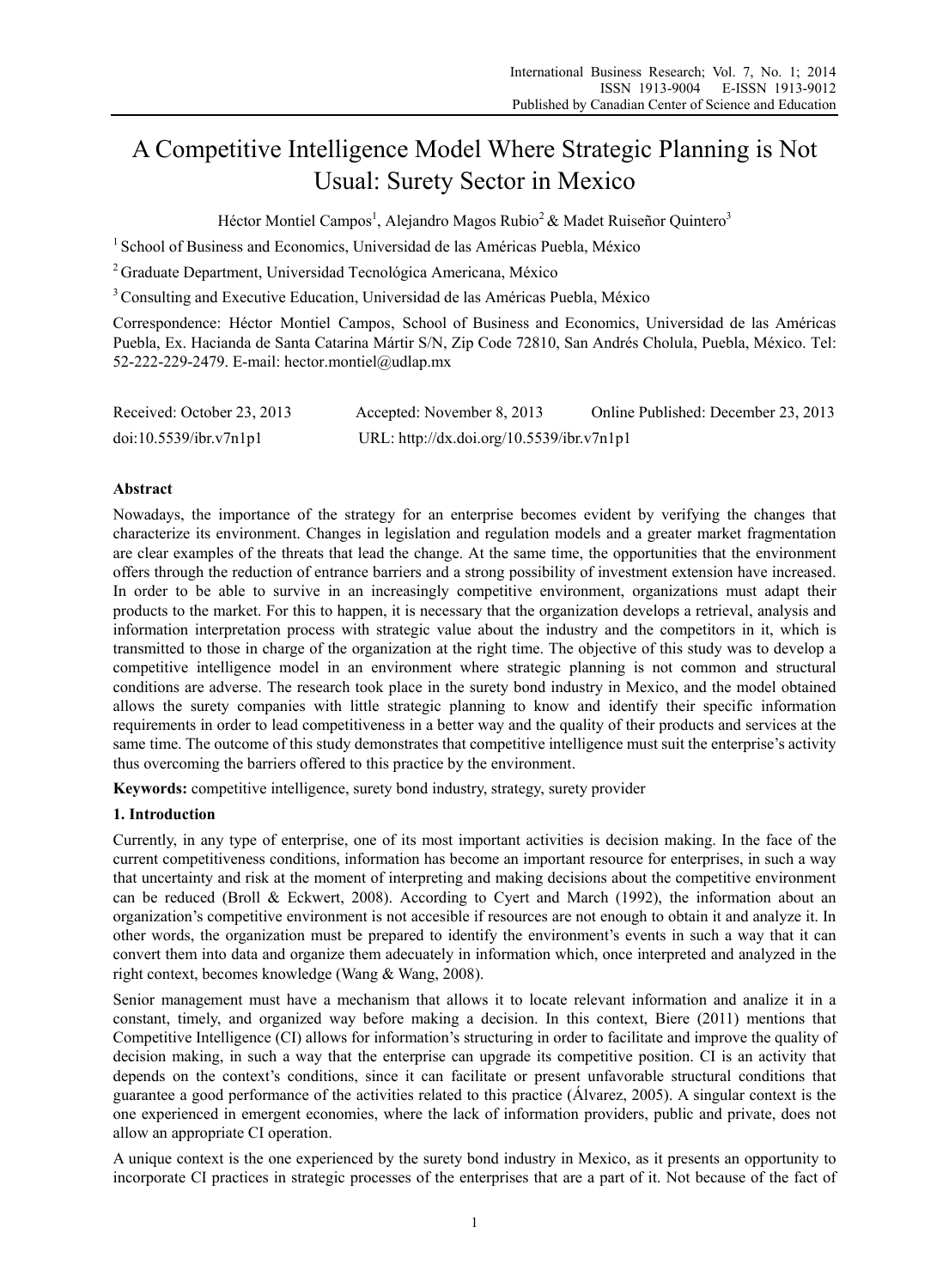having information and that it just needs to be analyzed, but because the operation processes of surety providers call for significant amounts of information to evaluate, not only their products and the market they are intended for, but they also need information to value each and every one of the businesses held with third parties.

An important factor to consider in this industry is the high concentration of information, which limits the information sources to consult. However, employees and managers usually rely on a large experience in the industry and a wider vision of problems in the organizations. Another problem in the surety bond industry has to do with the association inside the guild which does not cluster the total number of enterprises in the industry; besides, its main purpose is to disseminate regulatory information and not to inform about the industry or the economic environment of the sectors to which they render their services. In this context, starting from the importance of incorporating CI in enterprises' practices in an environment where collecting information has the greatest risk of falling into deception or ethical deficiencies (Swaka, 2001), the goal of this research is to develop a heuristic CI model that takes into account the context and an enterprise's needs for information in an environment where strategic planning is not common.

In order to achieve the objective established for this research, the document is presented in the following manner: after the introduction, a theoretical framework is developed in which the main concepts and models that lead the research are presented. In a following paragraph, the methodology used is shown, describing the different stages that took place during the research. Later, the main results of the research are presented in such a way that results and main conclusions are discussed in the last paragraph.

## **2. Theoretical Framework**

# *2.1 Business Intelligence*

According to Tarraf and Molz (2006), CI is a relatively new and incipient field in literature about management. Miller (2002) mentions that, since it is a new field of knowledge, a solid theory does not exist, and therefore, nor the existence of various concepts. In this sense, Turban (2011) proposes considering CI from the economic and strategic perspectives, since both highlight the importance of information and knowledge in the market as resources and sources of competitive advantage. A simpler approach is the one by Cates, Gill and Zeituni (2007), who consider that CI must analyze the information to the extent that a decision can be made.

On the other hand, Burwell (2000) says that CI uses the public information that is available about the market and competitors, in order to help an enterprise to make strategic decisions, reaching advantages in the business line in which it competes. He avers that CI about competitors includes, among others, collecting information about financial activity, productivity and market positioning of a group of active enterprises in the same field. In this sense, collecting information is not an isolated event that generates intelligence and knowledge by itself, but it is a continuous process of transformation towards a product of intelligence (Williams & Williams, 2007). Besides, this process must be systematized according to the organization's own objectives and needs (Turban, 2011).

## *2.2 The Purpose of CI in the Organization*

The use of CI in an organization may have different purposes, not only to improve its competitive status within the business sector. In a first approximation, strategic planning implies making decisions about the organization's long term goals and strategies and, in that sense, CI becomes an intrinsic part of the planning process (Turban, 2011). Decision making is an inherent activity in strategic planning; that is why Simon and Kenneth (1990) establish in their practical rationality that management is a synonym of decision making and that this will be relevant as long as it can be effective and deliver results.

In the decision making process, an adequate position for a situation in which there is a series of uncertain events must be found. Once the situation faced is determined, it is necessary to elaborate alternative actions and to evaluate possible outcomes considering the uncertainty of each one of them. In this way, decision making becomes a key element to accomplish organizational objectives given the management's need to know relevant elements for the enterprise. There lies another purpose of CI in the organization (Viitanen & Pirttimaki, 2006). The benefits of CI do not only focus on the competitor, but also on other activities from the organization, such as better control, safety, information flow, among others (Liebowitz, 2006).

#### *2.3 CI's Practices in Mexico*

According to Álvarez (2005) and Rodriguez (2005), CI in Mexico is an emergent practice that, although it is taking place in the public sector as well as in the private one, there is still a long way to go as far as government policies that enhance its development, as well as the infrastructure and creation of entities to support this activity. Some Mexican companies have incorporated CI practices in their business management methodologies reaching significant outcomes such as: anticipation to future changes in their participation sectors, innovations of high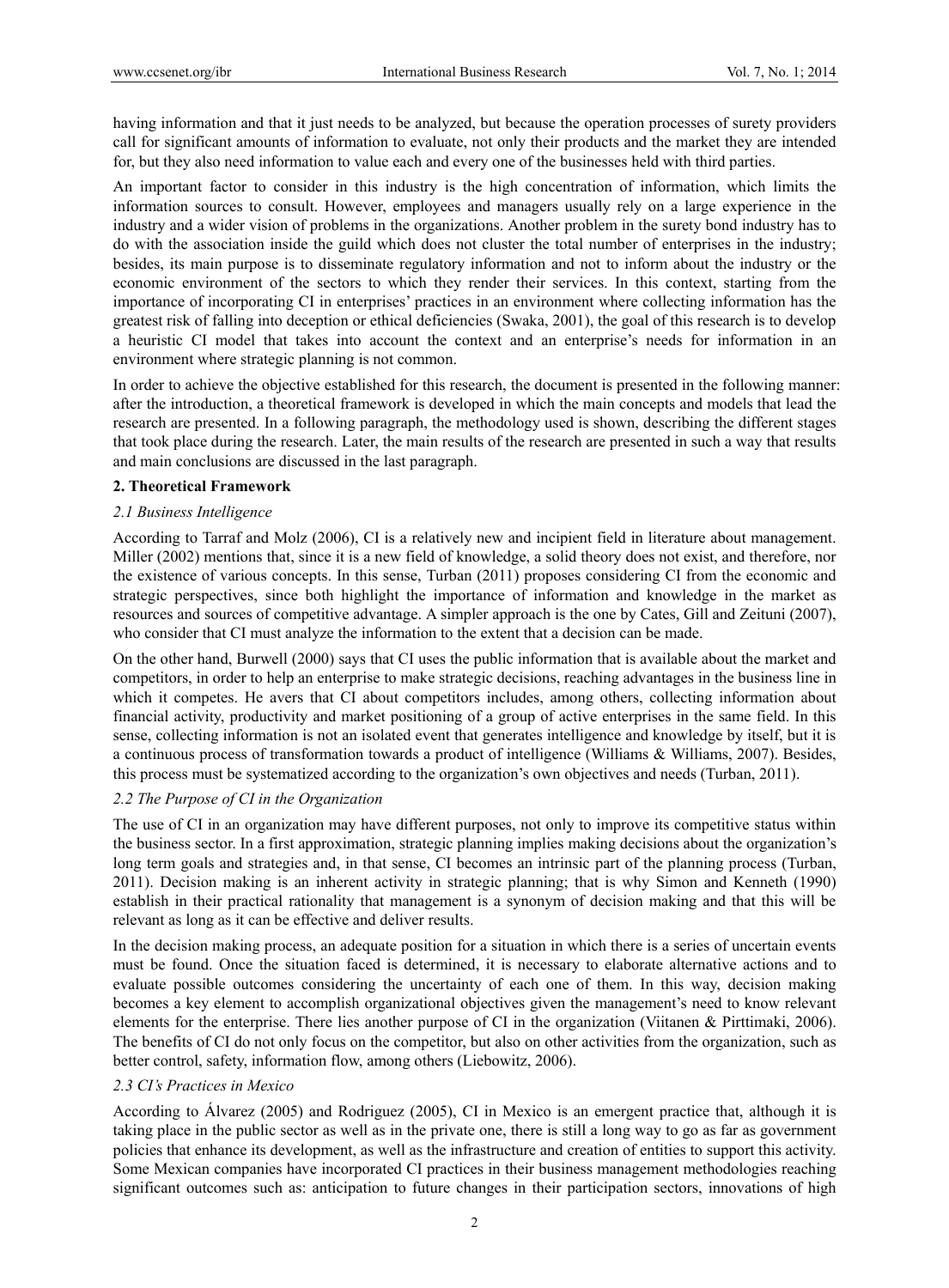impact in the market, strategic partners' identification, entrance to new market niches and development of more efficient supply chains (Rodríguez, 2005).

On the other hand, Álvarez (2005) pleads that one of the most significant problems for the CI practice in Latin America is that the majority of enterprises do not list in the stock market, therefore, public information is scarce; the accounting principles generally accepted in countries within the region usually do not require a break down of information per business unit, so that secondary information cannot be obtained in a quick and easy manner. Finally, the wide conglomerate of small and medium size organizations is reluctant to publish its data, hence the absence of independent publications, reliable and perennial, as well as the lack of databases about enterprises and market.

An important fact that has become relevant and that influences CI's adoption, is information technology (Venkatesh, Morris, Davis, & Davis, 2003). In Mexico there are government programs that aim to support the incorporation in information technology enterprises. On top of that, different state organizations that strategically support enterprises in developing Human Resources on CI, as well as in monitoring and analyzing the competitive environment have been developed. On the other hand, there are sectors that are much closed to information, due to the nature of their operations, which makes the practice of CI even scarcer, such is the case of the surety bonds in Mexico.

#### **3. Methodology**

#### *3.1 Diagnosis*

During the first phase of the research, a diagnosis with the Mexican surety bond industry took place. Given the conditions of access to information, the unit of analysis considered were the specialists in surety bonds, who know the decision making processes inherent to the subscription and keeping of a bail. The sample of surety bonds specialists was formed from the information available to the public from the National Insurances and Surety Bonds Commission. To ensure the simple representativeness two selection methods were used. For the first one, experts working directly in a bonding company were selected, and for the second method, a systematic random sampling was done to select surety bonds agents.

Information collection was done with a measurement instrument which was exclusively designed for this research. For the design of the instrument, a qualitative exploratory study was considered through semi-structured interviews with experts in the surety bond industry. The Delphi method was used in order to find coincidences. By the end of this process a questionnaire of 22 items with closed questions was obtained, using a 5-point Likert scale. Once the instrument was finished, it underwent tests to evaluate if it had the properties that ensured its measurement capacity. It was submitted to a pilot test with 9 experts, selected from a convenience simple to determine the instrument's initial reliability and validity through a stability measurement (test-retest reliability). For this procedure, the measurement instrument was used twice on the same group of experts.

Once the initial reliability and validity of the instrument was determined, electronic surveys were applied to the identified simple. The methodology used for the application of the survey was a combination of survey self-administration techniques. First, group self-administration by groups was posed, and later self-administration through email, attaching the website where the questionnaire was hosted. Sample precision methods were implemented as well as sensibility analysis to control the no response slant. Once the data was collected and the questionnaires were completed, the inverted items were codified and identified to transform the scoring obtained from them, in such a way that they had the same meaning and the same direction of the obtained scoring in the rest of the items.

#### *3.2 Statistical Analysis*

Using the database properly constructed, an instrument reliability analysis was performed through the computation of Cronbach's alpha coefficient. Besides, a second reliability test was performed using the splithalf reliability method, in which the total items set is divided in two equivalent parts and their scores are compared to determine how large the correlation in both halves is. The final validity was determined through the validity construct, for which a factorial analysis was performed. With this statistical technique the internal measurement unit was examined to determine if the indicators had something in common.

With the structured data and the final validations tested, a quantitative data study was performed through the correlational analysis of the items and an analysis based on the internal consistency criteria. Additionally, descriptive statistics were used to sort and classify data obtained from the questionnaires, which allowed for the simplification of the complexity of the data intervening in the distribution. Likewise, some statistical parameters were estimated, which characterize the frequency distributions. This frequency distributions were in some cases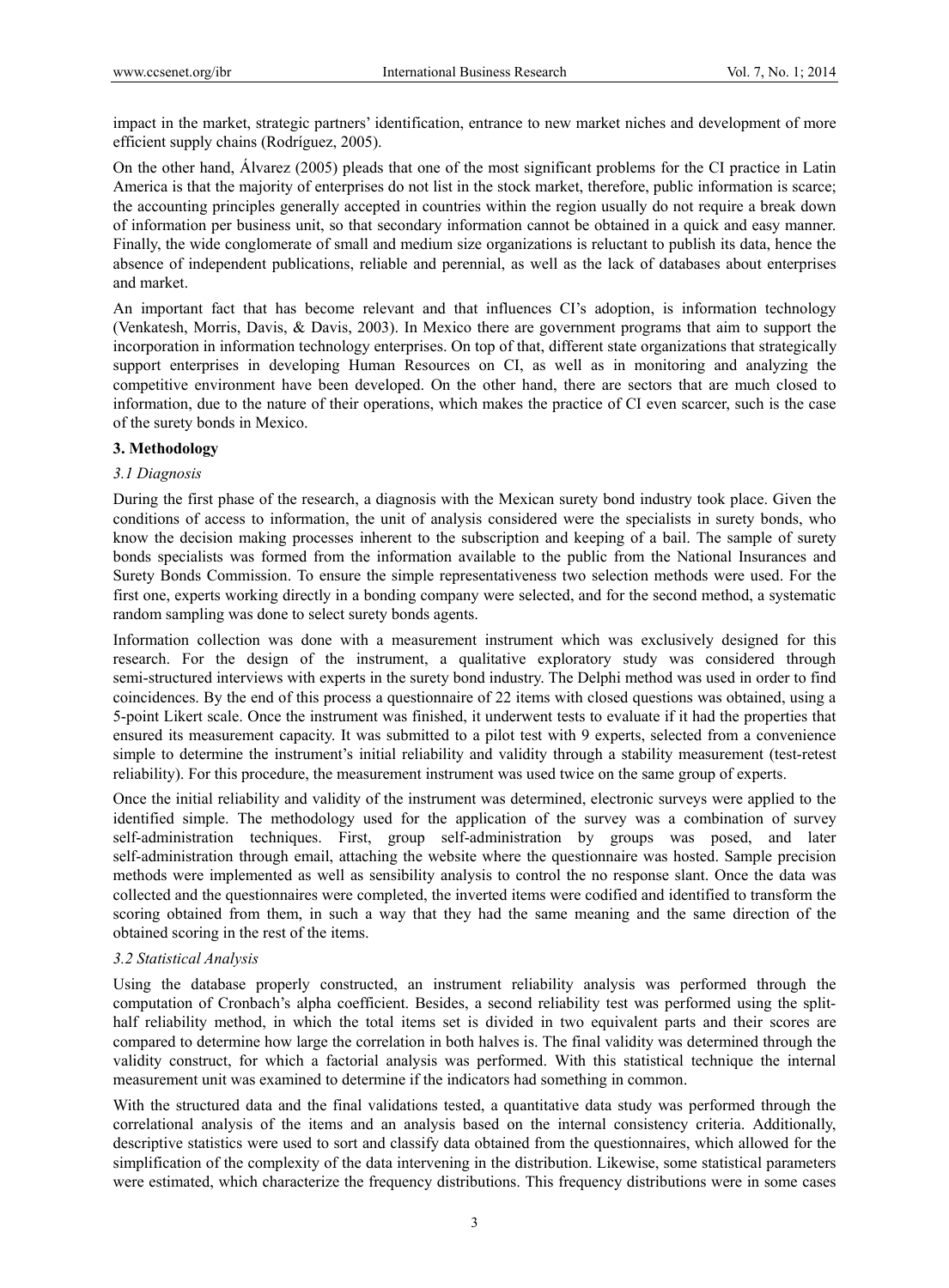absolute frequencies, which delivered the number of individuals that present a determined value of the variable, or of the relative frequencies, which delivered the percentage of the population that presents a determined character. At times, accumulated frequency was also useful, in which the accumulated value of the pertaining data smaller than it was observed.

#### 3.3 Generation and Validation of the Proposed Model

The proposed model was designed taking the results of the diagnosis administered to enterprises of the Mexican surety bond industry through the empirical method and was complemented taking as reference strategic planning model (Dimitri & Rodriguez, 2005), competitive intelligence model (Jaworski, Macinnis, & Kohli, 2002), and strategic aligning model (Henderson & Venkatraman, 1999).

To determine the proposed model's viability and effectiveness, a concept test was performed following the established parameters and steps to trace, obtain and provide useful information, capable of becoming CI to evaluate decision alternatives. The concept test was performed in a controlled environment using ten solvency files from trustees provided by the surety provider, as well as the selected software tools for this activity. The process followed is mentioned immediately: 1) Defining intelligence questions for each file along with the surety bond expert; 2) Defining the search patterns; 3) Recovering the documents identified in an unstructured text database; 4) Importing the unstructured base documents to a native XML database; 5) Executing text mining on the documents stored in the XML database; 6) Presenting the information to the expert for feedback; and 7) CI report's elaboration.

The goal of the test was to obtain as much information related to the trustee as possible for each solvency file using test architecture. The issues evaluated were the amount of identified and collected information, the information's validity as well as the relevancy and pertinency of the information gathered. The search and recovery of information was performed using software tools which have the capacity of using different sources of information with several search engines simultaneously. The information cluster was done with the aid of text software techniques and tools to identify the adequate information context and, finally, the information was analyzed to determine whether or not it was relevant.

#### 4. Results

Based on the structured analysis of the information obtained from the semi-structured interviews with experts, 6 dimensions or relevancy areas for the respondents were previously identified, which can be observed in Figure 1. To corroborate that the dimensions identified by the experts agreed with the respondents' latent behavior issues, a factorial analysis was performed.



Figure 1. Dimensions previously identified by experts

# 4.1 Statistical Analysis

Once validated that the measurement variables had the adequate intercorrelation degree (significance) to apply the factorial analysis, the analysis was performed and the following results were obtained: the first element obtained, is the components matrix. The matrix helps to interpret the factorial weights. For these to be clearer, a factor rotation was performed using the Varimax with Káiser rotation by normalization method (Kline, 1994) and the extraction method was performed through an analysis of the key factors in order to extract the factors according to their relevance in such a way that the first factor explains most of the variance and the next factors progressively explain a lower percentage of the variance (Thompson & Daniel, 1996). In order to understand the dimensions of each one of the extracted factors the description was assigned to the factor according to the variables that integrate it with the same characteristics, which can be observed in Table 1.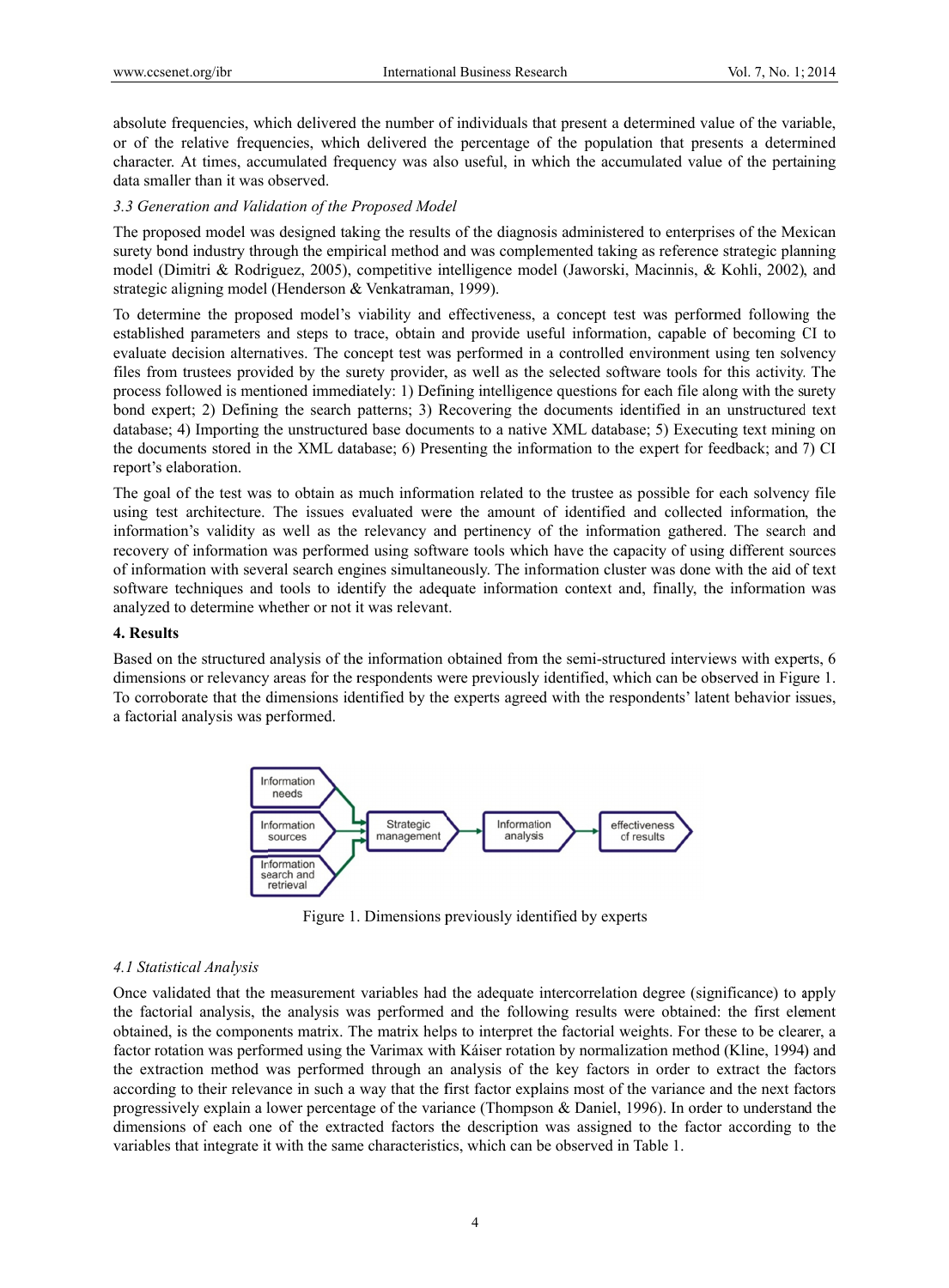| $\ensuremath{\textsc{Factor}}$ | Items           | Component    |                |                         |                |  |  |
|--------------------------------|-----------------|--------------|----------------|-------------------------|----------------|--|--|
|                                |                 | $\mathbf{1}$ | $\overline{2}$ | $\overline{\mathbf{3}}$ | $\overline{4}$ |  |  |
| Information collection         | P11             | 0.890        |                |                         |                |  |  |
|                                | P21             | 0.870        |                |                         |                |  |  |
|                                | P <sub>20</sub> | 0.869        |                |                         |                |  |  |
|                                | P18             | 0.858        |                |                         |                |  |  |
|                                | P15             | 0.851        |                |                         |                |  |  |
|                                | P27             | 0.846        |                |                         |                |  |  |
|                                | P10             | 0.742        |                |                         |                |  |  |
| Information needs              | $\mathbf{P}7$   |              | 0.924          |                         |                |  |  |
|                                | <b>P6</b>       |              | 0.921          |                         |                |  |  |
|                                | P <sub>9</sub>  |              | 0.888          |                         |                |  |  |
|                                | P12             |              | 0.847          |                         |                |  |  |
| Information sources            | P <sub>26</sub> |              |                | 0.946                   |                |  |  |
|                                | P <sub>25</sub> |              |                | 0.254                   |                |  |  |
|                                | P16             |              |                | 0.243                   |                |  |  |
| Information analysis           | $\mathbf{P8}$   |              |                |                         | 0.426          |  |  |

#### Table 1. Dimensions definition according to factors extracted

From the rotated factors matrix the coefficients matrix for the factorial scores was calculated, which determines the weighing that each variable gets. Due to the fact that the extraction of main components method was used for the study, the obtained dimensions are called components instead of factors. By combining each variable with its correspondent coefficients the following four linear equations were built, in which the computation of factorial scores is based:

$$
Y1 = .19*(p6)-.24*(p7)+.125*(p8)-.164*(p9)+.088*(p10)+.185*(p11)-.118*(p12)+0.192*(p15)
$$
  
+.170\*(p16)+.189\*(p18)+.204\*(p20)+.227\*(p21)+.055\*(p25)-.297\*(p26)+.162\*(p27) (1)  

$$
Y2 = 0.+354*(p6)+389*(p7)-0.67*(p8)+.321*(p9)+.054*(p10)-.113*(p11)+.262*(p12)-.066*(p15)
$$
  
-.067\*(p16)-.079\*(p18)-.094\*(p20)-.124\*(p21)+.054\*(p25)+.075\*(p26)-.079\*(p27) (2)  

$$
Y3 = +.028*(p6)+.102*(p7)+.001*(p8)+.045*(p9)-.094*(p10)-.031*(p11)+.095*(p12)-.166*(p15)
$$
  
-.035\*(p16)-.082\*(p18)-.105\*(p20)-.114\*(p21)+.060\*(p25)+1.116\*(p26)+.030\*(p27) (3)  

$$
Y4 = +.244*(p6) +.559*(p7)+1.126*(p8)+.136*(p9)-.015*(p10)+.446*(p11)-.589*(p12)+.122*(p15)
$$
  
-.402\*(p16)-.277\*(p18)-.201\*(p20)-.305\*(p21)-.331\*(p25)+.347\*(p26)-.412\*(p27) (4)

The factorial scores of each item were obtained by substituting each variable by its corresponding values. Table 2 shows, as an example, the factorial scores list only for the first 10 cases. As one may observe, the scores are in a differential format, so that a "zero" score corresponds to a factorial scoring same as the median, the positive scores are greater tan the median and the negative ones are scores smaller to the median.

| N | Information collection | Information needs | Information sources | Information analysis |
|---|------------------------|-------------------|---------------------|----------------------|
|   | - 1.46526              | $-0.27597$        | .60600              | 0.39933              |
|   | $-1.46526$             | $-0.27597$        | .60600              | 0.39933              |
|   | $-1.46526$             | $-0.27597$        | .60600              | 0.39933              |

Table 2. Factorial scores list for the first 10 cases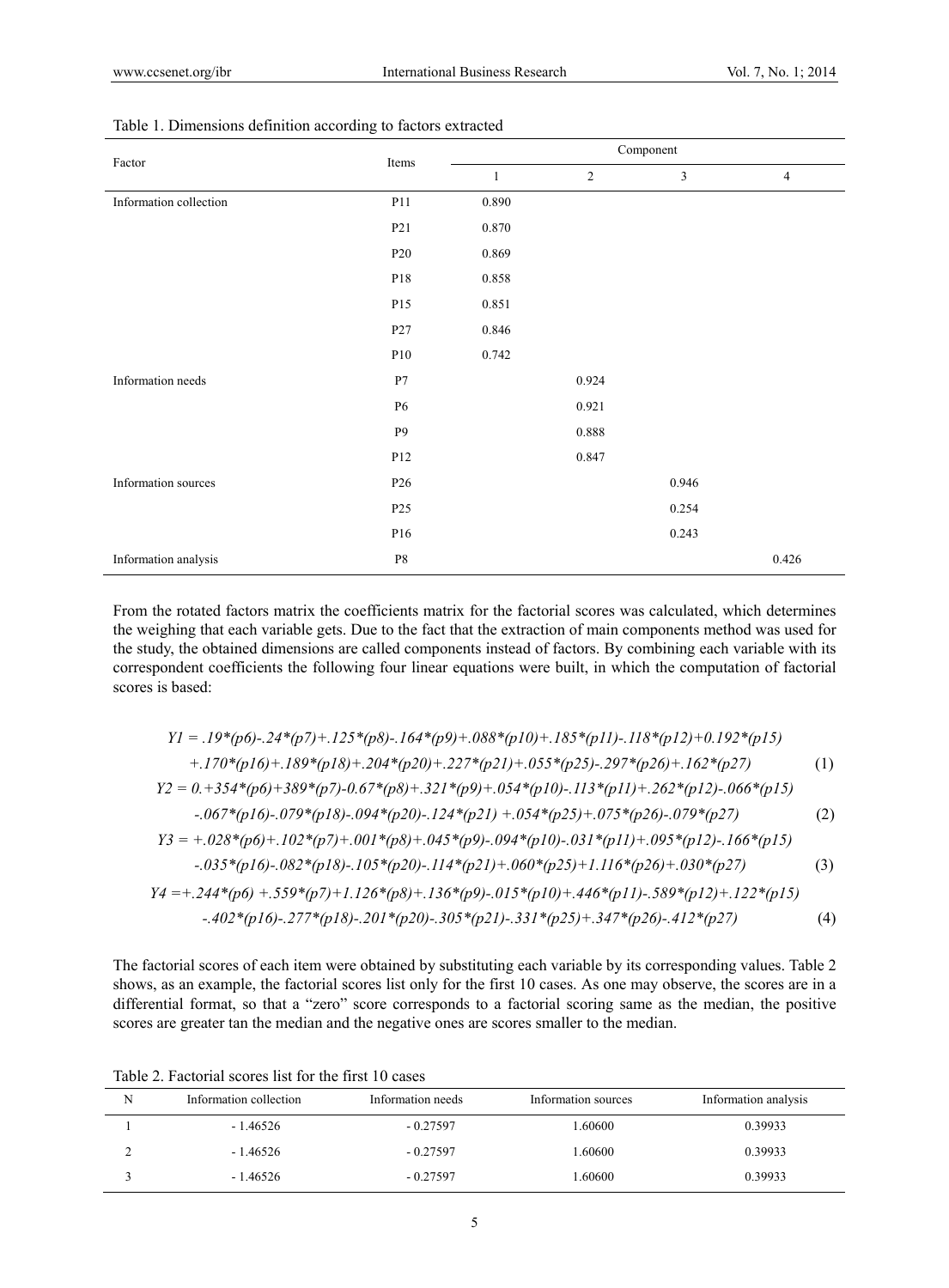| 4  | $-1.46526$ | $-0.27597$ | 1.60600    | 0.39933    |
|----|------------|------------|------------|------------|
|    | 0.57424    | $-0.67739$ | 0.93118    | $-2.55062$ |
| 6  | $-0.96705$ | $-0.40138$ | $-0.26710$ | $-0.18356$ |
|    | $-1.46526$ | $-0.27597$ | 1.60600    | 0.39933    |
| 8  | 0.04531    | 0.92679    | 1.13890    | 1.90136    |
| 9  | $-1.46526$ | $-0.27597$ | 1.60600    | 0.39933    |
| 10 | 0.27545    | 1.21683    | 1.22021    | 0.51619    |

The model was tested statistically through the adjusted goodness of fit technique, so that the correlations among variables can be deducted or reproduced from the estimated correlations among the variables and factors (Gorsuch, 1983). To be able to observe the adjusted goodness of fit, the reproduced correlation matrix and the residual matrix are offered. If the analysis is appropriate, the majority of the residuals are small. The ideal is that the percentage of residuals greater to 0.05 in absolute value is not greater than 1.86% of the total of the residuals obtained. In this case, just as it can be appreciated in Table 3, a 0.0% existed; therefore, the adjustment was appropriate.

As a complement of the factorial analysis for the diagnosis elaboration, a frequency distribution analysis was performed to identify important characteristics of each group of data. The obtained results indicate that there is a small tendency towards strategic planning among the surety bond industry, since, as observed in the inferential analysis, 71.4% of the interviewed executives displayed a negative attitude towards analyzing the environment or market studies to be able to define the organization's strategy, thus they don't need an organization strategy to define their subscription policies.

Another base to support the lack of planning in the industry corresponds to the organization's external analysis, which allows it to define useful strategies to achieve the organization's goals; in this sense, 74% of the interviewees with a managerial level did not consider the industry's and the environment's systematic follow-up as relevant, which allows them to determine the opportunities and threats found in the environment.

As to the needs for information to make decisions regarding an administrative bail's viability, 100% of the respondents agreed that the information they need to make this decision is generally found outside their organization. Regarding information management, surety providers presented problems for they only use conventional and outdated sources of information, so that 100% of the interviewees agreed that the trustee should not be the only source of information to value the administrative bail's viability.

On bail subscription, the enterprises in the industry have processes to ensure quality in the subscription, considering the client's ability to comply as a base, the backup warranties and the file's assembly. Nevertheless, there are few enterprises that have the sufficient or required technology to ensure and evaluate these considerations, since, in the best scenario, they limit their efforts solely to value the information provided by the client himself.

|                       |                 | <b>P6</b> | P7   | P8   | P9   | P10  | P11  | P12  | P15  | P <sub>16</sub> | P18  | P <sub>20</sub> | P <sub>21</sub> | P <sub>25</sub> | P <sub>26</sub> | P27  |
|-----------------------|-----------------|-----------|------|------|------|------|------|------|------|-----------------|------|-----------------|-----------------|-----------------|-----------------|------|
|                       | <b>P6</b>       |           | .972 | .567 | .956 | .815 | .581 | .914 | .698 | .680            | .682 | .667            | .618            | .790            | .079            | .647 |
|                       | P7              |           |      | .592 | .952 | .802 | .583 | .885 | .688 | .652            | .659 | .646            | .594            | .766            | .085            | .619 |
|                       | P8              |           |      |      | .590 | .808 | .931 | .519 | .880 | .802            | .834 | .849            | .823            | .767            | .386            | .805 |
| ReproducedCorrelation | P9              |           |      |      |      | .836 | .619 | .924 | .727 | .723            | .722 | .707            | .662            | .823            | .140            | .695 |
|                       | P <sub>10</sub> |           |      |      |      |      | .856 | .849 | .904 | .906            | .913 | .906            | .876            | .930            | .319            | .896 |
|                       | P11             |           |      |      |      |      |      | .617 | .915 | .893            | .912 | .918            | .900            | .855            | .463            | .902 |
|                       | P <sub>12</sub> |           |      |      |      |      |      |      | .732 | .799            | .781 | .757            | .724            | .891            | .281            | .784 |
|                       | P <sub>15</sub> |           |      |      |      |      |      |      |      | .911            | .926 | .927            | .904            | .898            | .349            | .908 |
|                       | P <sub>16</sub> |           |      |      |      |      |      |      |      |                 | .958 | .950            | .935            | .950            | .489            | .968 |
|                       |                 |           |      |      |      |      |      |      |      |                 |      |                 |                 |                 |                 |      |

Table 3. Reproduced correlation matrix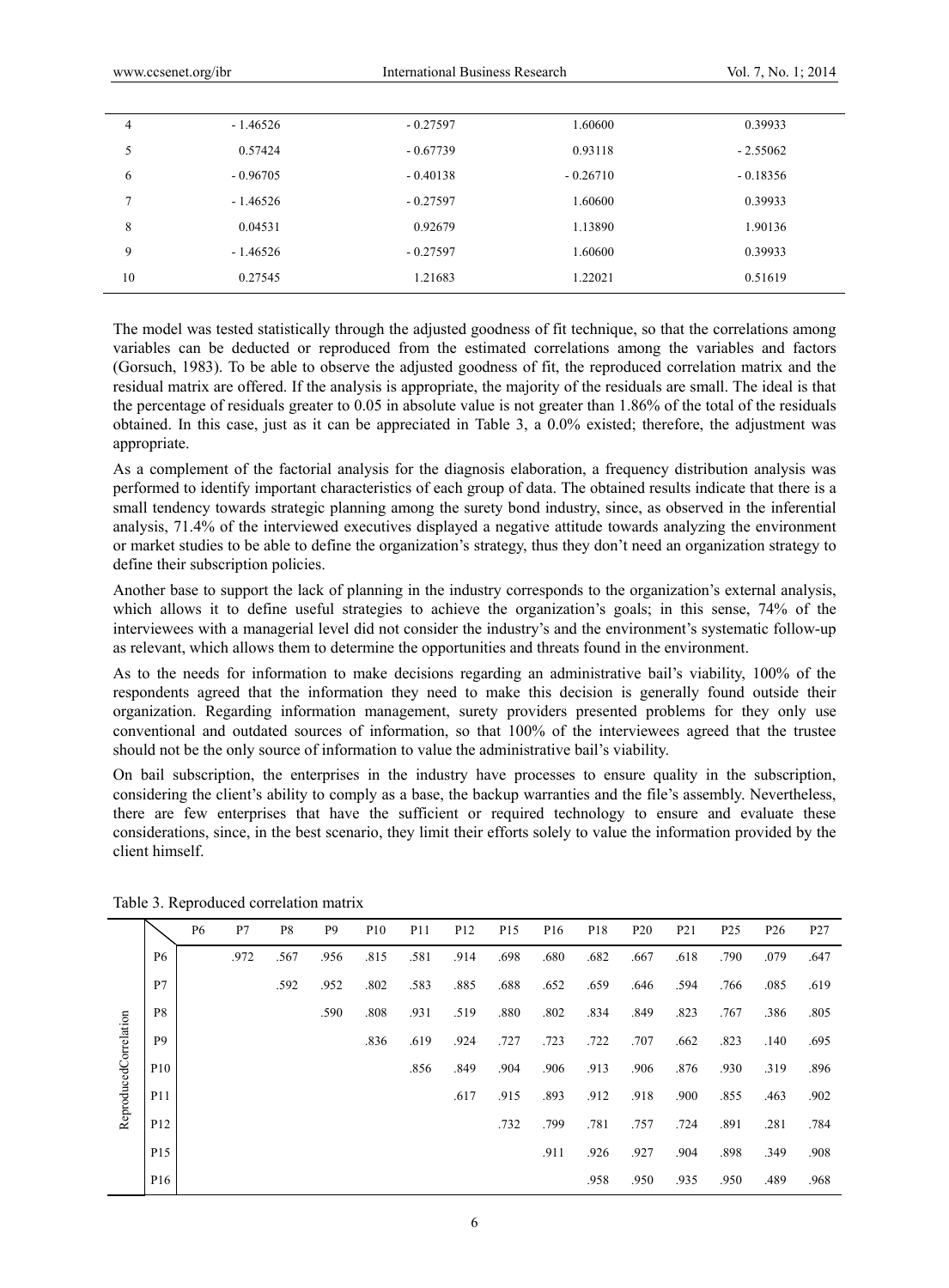|            | P18             |         |         |         |         |         |         |          |         |          | .955     | .939     | .944    | .457    | .963     |
|------------|-----------------|---------|---------|---------|---------|---------|---------|----------|---------|----------|----------|----------|---------|---------|----------|
|            | P <sub>20</sub> |         |         |         |         |         |         |          |         |          |          | .935     | .931    | .443    | .955     |
|            | P <sub>21</sub> |         |         |         |         |         |         |          |         |          |          |          | .908    | .456    | .943     |
|            | P <sub>25</sub> |         |         |         |         |         |         |          |         |          |          |          |         | .465    | .952     |
|            | P <sub>26</sub> |         |         |         |         |         |         |          |         |          |          |          |         |         | .550     |
|            | P27             |         |         |         |         |         |         |          |         |          |          |          |         |         |          |
|            | P6              | $-.001$ | .000    | $-.025$ | $-.010$ | $-.006$ | .000    | .007     | .004    | $.002$   | .004     | .004     | $-.006$ | .002    | .000     |
|            | P7              |         | $-.006$ | $-.014$ | $-.011$ | .012    | .001    | $-.011$  | $-.005$ | .005     | .004     | .006     | .003    | $-.002$ | $.001\,$ |
|            | P8              |         |         | .006    | $-.010$ | $-.020$ | .004    | $-.021$  | .011    | $.002\,$ | .003     | $-.004$  | .002    | $-.005$ | .012     |
|            | P9              |         |         |         | $-.003$ | $-.009$ | $-.008$ | $-.002$  | .002    | $-.003$  | .001     | .009     | $-.007$ | .001    | $-.001$  |
|            | P10             |         |         |         |         | $-.008$ | $-.004$ | .017     | $-.008$ | $-.008$  | $-.011$  | $-0.012$ | $-.001$ | .007    | $-.013$  |
|            | P11             |         |         |         |         |         | $.008$  | $-0.012$ | $-.004$ | $-.006$  | $-0.013$ | $-.002$  | .010    | $-.005$ | $.001$   |
|            | P12             |         |         |         |         |         |         | $-.006$  | $-.003$ | $-.004$  | $-.001$  | $-.002$  | .001    | $-.003$ | .005     |
| Residual b | P15             |         |         |         |         |         |         |          | $-.005$ | $-.004$  | $-.011$  | $-.014$  | $-.005$ | .011    | $-0.016$ |
|            | P16             |         |         |         |         |         |         |          |         | .003     | $-0.013$ | $-.026$  | .001    | $-.004$ | .005     |
|            | P18             |         |         |         |         |         |         |          |         |          | $-.006$  | $-.019$  | $-.004$ | $-.001$ | $.003$   |
|            | P <sub>20</sub> |         |         |         |         |         |         |          |         |          |          | .009     | $-.010$ | .002    | $-.004$  |
|            | P21             |         |         |         |         |         |         |          |         |          |          |          | $-.013$ | .004    | $-.010$  |
|            | P <sub>25</sub> |         |         |         |         |         |         |          |         |          |          |          |         | $-.005$ | .003     |
|            | P <sub>26</sub> |         |         |         |         |         |         |          |         |          |          |          |         |         | $-.006$  |
|            | P27             |         |         |         |         |         |         |          |         |          |          |          |         |         |          |

Extraction method: principal component analysis.

a Reproduced communities.

<sup>b</sup> Residuals are computed between observed and reproduced correlations. There are 0 (0%) non redundant residuals with absolute values greater than 0.05.

# *4.2 Model*

The model is assumed by a holistic approach, in which the most important elements are the relationships and the sets formed from them; it also recognizes that the providers in the surety bond industry perform isolated intelligence activities and that one of their main sources of information are the trustees, therefore, this model's implementation keeps these principles and promotes the use of additional techniques and methods that help in the information recovery that will eventually become intelligence.

This proposal underwent valoration of surety analysis and subscription experts, so that they would identify their key elements, the relationships established among them and the factors of various kinds that intervene in their performance. The model was refined using the Delphi method through experts' feedback, just as shown in Figure 2.

Figure 3 shows the model that fulfilled the expectations of 8 experts, which assumes the integration of the elaborated diagnosis by empric methods as well as the theoretical framework related to the strategic planning, the strategic aligning and the CI model.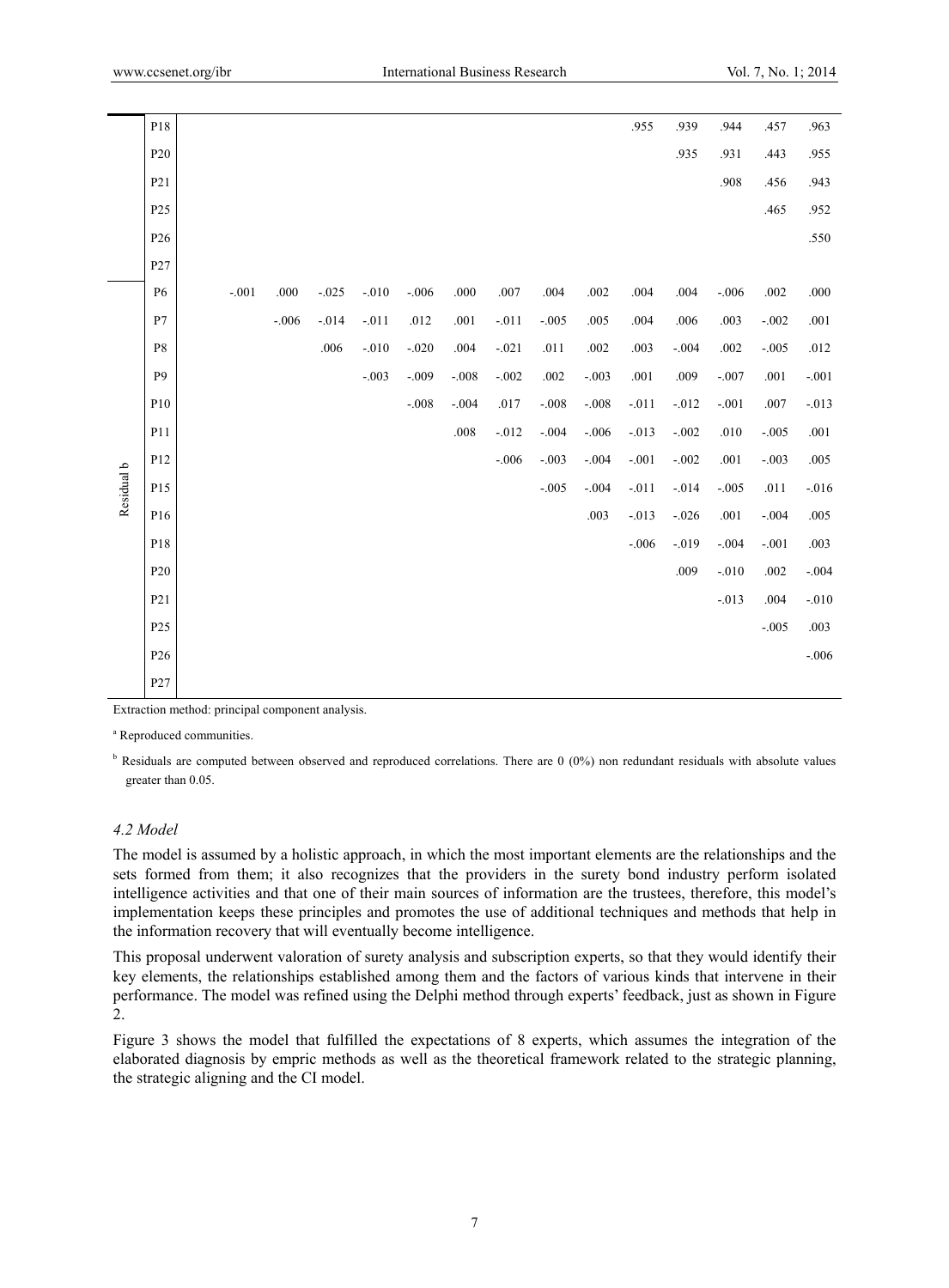

Figure 2. Feedback from experts in the CI model



Figura 3. CI generation model

#### 4.2.1 Model Description

The model presents the CI model as integrator between the strategic phase and the operative phase, it also assumes IT involvement from the business strategy formulation, since the later is considered as a bidirectional process in which ITs will support the business and allow for a new business strategy definition. The model allows to use the CI process as a key element in the business strategy, from its conception, using the process to elaborate the situational diagnosis up to the permanent use of the process during the subscription and keeping of the administrative bail, thus allowing to know the competitors' capacities and the customers' needs, substantially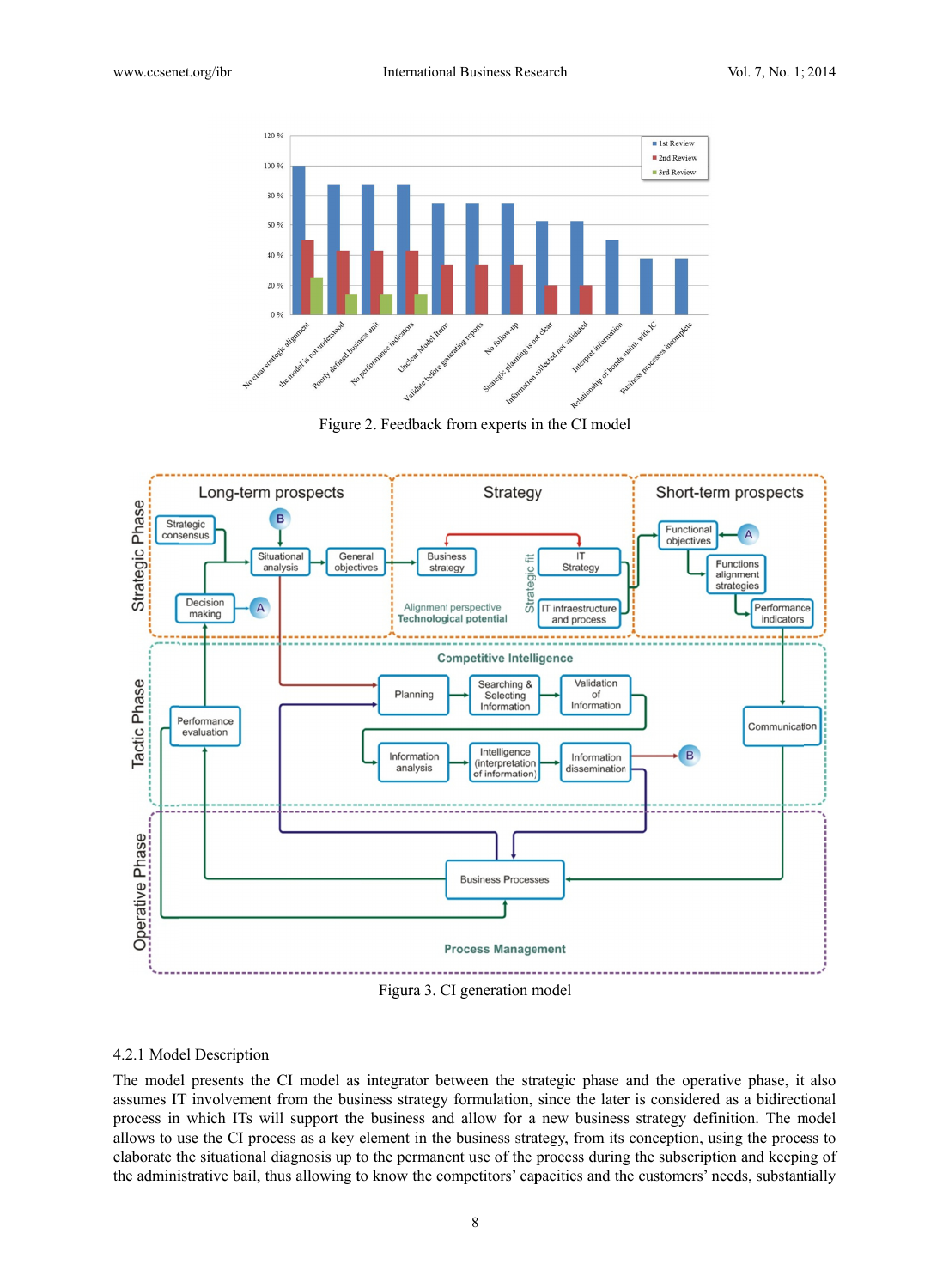improving the subscription and service quality.

As observed in Figure 3, the model consists of 3 phases. The first one of them, the strategic phase, clusters the analysis functions that define the organization's modes and the surety's operation modes. During this part of the model, the organization works on the defining objectives and its corresponding strategies which will allow it to select the key activities to improve the decision making process and the subscription service and administrative bails' maintenance. The tactic phase of the model considers the actions required for the strategies to be executed. The proposed tactic is the integration and use of a CI process and technological surveilance through an intelligence area that will provide the organization with all the information required for decision making, in a strategic level as well as in an operation level. The last phase, the operative phase, considers the subscribing process as well as the administrative bails' maintenance process.

## *4.3 Concept Test and Model Evaluation*

In order to perform the concept test, the Specific Intelligence Questions (SIQ) were determined from significative events, in such a way that people could disclose more information than that found in the solvency files. The established SIQs for this goal were the following: (1) Have you made any collaboration agreement with any enterprise to launch a project? (2) Do you have formal files or certificates belonging to the trustee (3) Does the trustee or his/her legal representative have any ongoing legal processes? By using the SIQs as context, the search and retreival for the selected trustees is established. All the documents containing information that can answer the SIQs are sought. The amount of documents retrieved by trustees were the ones shown in Table 4.

| Documents                 | $\tilde{\phantom{a}}$<br>Frequency | Percentage | Valid percentage | Cumulative percentage |
|---------------------------|------------------------------------|------------|------------------|-----------------------|
| A                         | 20                                 | 3.6        | 3.6              | 3.6                   |
| $\mathbf B$               | 110                                | 20.0       | 20.0             | 23.6                  |
| $\mathcal{C}$             | 45                                 | 8.2        | 8.2              | 31.8                  |
| ${\rm D}$                 | 68                                 | 12.3       | 12.3             | 44.1                  |
| $\mathbf E$               | 59                                 | 10.7       | 10.7             | 54.8                  |
| $\boldsymbol{\mathrm{F}}$ | 74                                 | 13.4       | 13.4             | 68.2                  |
| G                         | 67                                 | 12.2       | 12.2             | 80.4                  |
| H                         | 45                                 | 8.2        | 8.2              | 88.6                  |
| I                         | $\overline{7}$                     | 1.3        | 1.3              | 89.8                  |
| J                         | 56                                 | 10.2       | 10.2             | 100.0                 |
| Total                     | 551                                | 100        | 100              |                       |

It was determined that, of all the retrieved documents, 53% of them helped answering the first SIQ defined for each trustee, 47.7% helped answering the third SIQ, and no document that allowed finding an answer for the second SIQ was retrieved. Even when the information search engine had the capacity of grouping documents by context, a manual review by the expert helped determine how many documents were actually relevant regarding the information needs of the defined SIQs. In this sense, it was discovered that only 142 documents, which represent 25.8% of the recovered total, were actually relevant and 74.2% were discarded, either because the context did not fully fulfilled the expert's criteria or because the source of information was not reliable. On Table 5 the document distribution by trustee and the corresponding percentage regarding the total can be observed.

Table 5. Distribution of relevant documents for credit

| Credit | Relevant documents | Percentage | Cumulative percentage |
|--------|--------------------|------------|-----------------------|
| А      | ō                  | $5.6\%$    | $5.6\%$               |
| в      | 30                 | 21.1%      | 26.8%                 |
|        |                    | $7.7\%$    | 34.5 %                |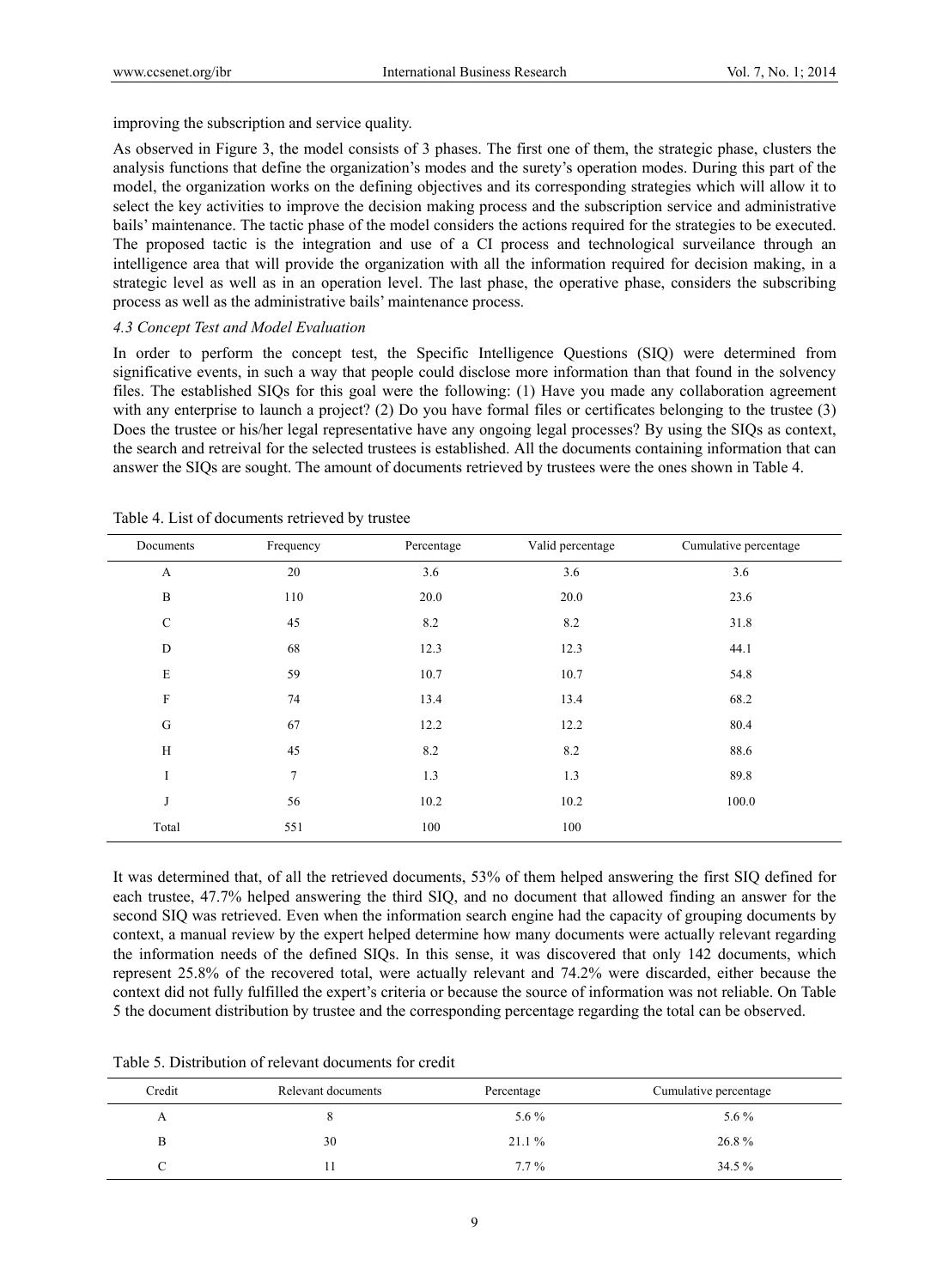| 44.4 %   | $9.9\%$  | 14 | D |
|----------|----------|----|---|
| $60.6\%$ | $16.2\%$ | 23 | E |
| 72.5 %   | $12.0\%$ | 17 | F |
| 81.0%    | $8.5\%$  | 12 | G |
| 87.3%    | $6.3\%$  | 9  | H |
| 89.4%    | $2.1\%$  | 3  |   |
| 100.0%   | $10.6\%$ | 15 |   |

The determining documents and the amount of documents related for the retrieval of documents were the ones used on Table 6.

| Table 6. Context used for retrieval of relevant documents |
|-----------------------------------------------------------|
|-----------------------------------------------------------|

| Context                         | Frequency      | Percentage | Valid percentage | Cumulative percentage |
|---------------------------------|----------------|------------|------------------|-----------------------|
| Material procurement            | 3              | 2.0        | 2.0              | 2.0                   |
| Obligations fulfillment         | 37             | 26.0       | 26.0             | 27.9                  |
| Award of work.                  | 69             | 48.8       | 48.8             | 76.8                  |
| Execution of work               | 29             | 20.5       | 20.5             | 97.3                  |
| Breach of contract              | $\overline{c}$ | 1.6        | 1.6              | 98.9                  |
| Legal risks (criminal or civil) | 2              | 1.1        | 1.1              | 100.0                 |

Once the relevant documents to answer the SIQs were identified, they were attached to each trustee's solvency file and were delivered to the surety bond expert to value the viability of each bail considering the new documentation.

The retrieved information for trustees A, B, E, I, and G had no impact regarding the surety bond expert's opinion, that is, with or without this information, the decision of granting the bail will have been the same. Nevertheless, trustees J, H, F, C, and D did present interesting scenarios regarding what was decided with the original sureties at the moment. The surety bond expert's feedback and the context of 2 cases is presented below.

In the case of the bail associated to trustee D, it was originally granted and was claimed due to contract's breach, the surety provider enterprise paid a percentage of the claiming due to an extrajudicial settlement. Unfortunately, the surety provider could not recover 100% of the payment due to the fact that the guarantees could not be enforced completely because of different judiciary problems, according to the surety provider. With additional information to the one on the solvency file of trustee D, the surety bond expert performed the analysis observed on Table 7.

|                              | Credit D                                          | Credit C                                        |
|------------------------------|---------------------------------------------------|-------------------------------------------------|
| Solvency file context:       | • The surety only provided $65%$ of the documents | • The surety only provided 41% of the documents |
|                              | specified as a requirement.                       | specified as a requirement.                     |
| Observations on credit file: | • Bail was claimed for contract breach.           | • Bail cancelled for obligations fulfillment    |
|                              | • Bail's claim was paid                           |                                                 |
|                              | • Guarantees were taken but did not cover the     |                                                 |
|                              | amount of the claim                               |                                                 |
| Information source of        | • Distrito Federal Superior court of justice      | • Attorney General's Office                     |
| retrieved documents:         |                                                   | Oaxaca's local newspaper. EL DESPERTAR.         |

| Table 7. Solvency analysis |
|----------------------------|
|----------------------------|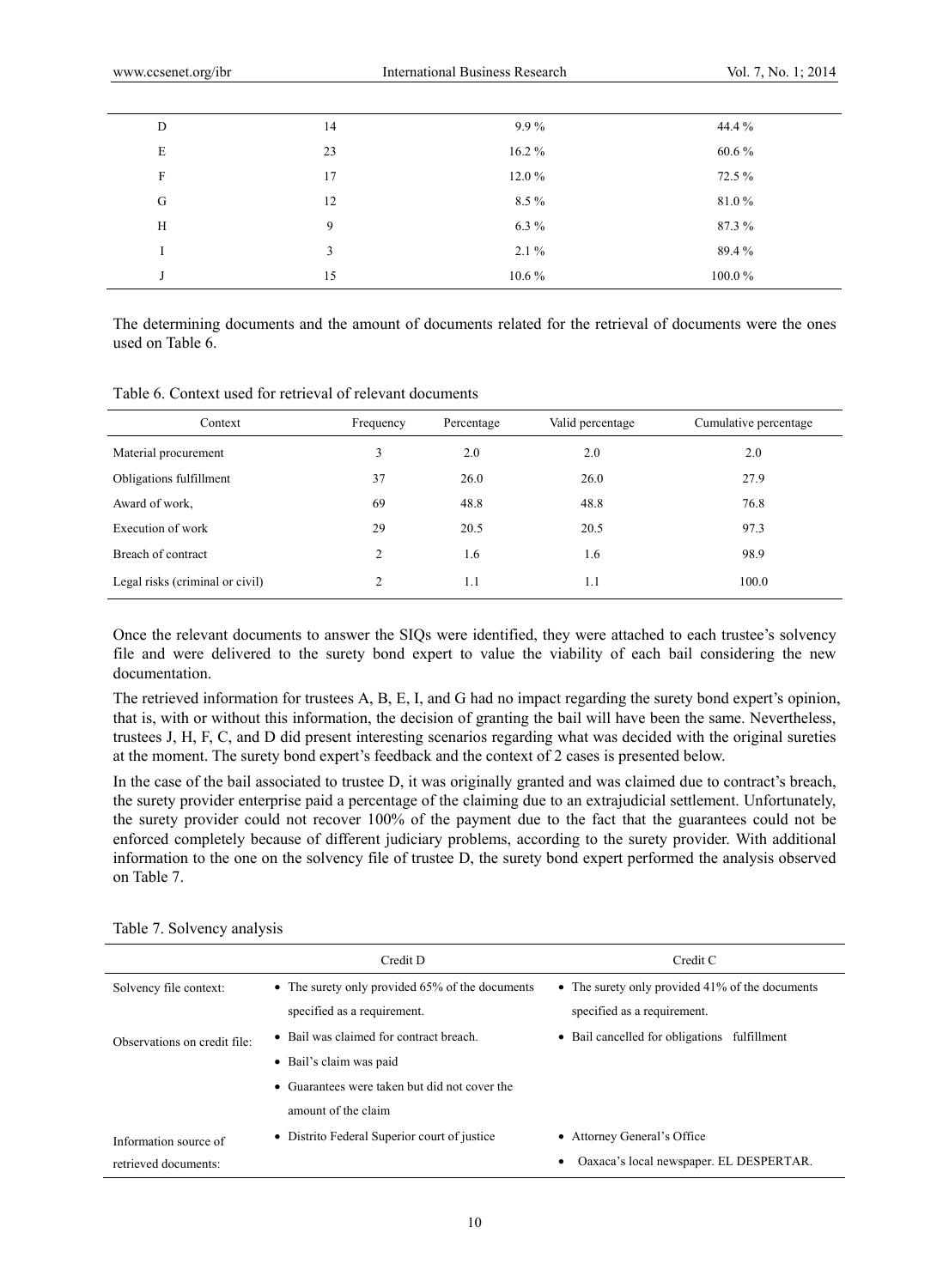| Relevant context:                                                        | • Does not meet the technical, economic and<br>financial requirements.<br>• It does guarantee compliance with all respective                                                     | • Complaint made against the guarantor's legal<br>representative<br>• Allocation of work by the communal Commissariat.                                                                             |
|--------------------------------------------------------------------------|----------------------------------------------------------------------------------------------------------------------------------------------------------------------------------|----------------------------------------------------------------------------------------------------------------------------------------------------------------------------------------------------|
| Feedback from a surety<br>bond expert with the<br>information collected: | obligations<br>• It would have made a more exhaustive analysis<br>to determine guarantor's economic and financial<br>capacity.<br>• Would have been good request references from | The municipal president does not support this work<br>execution.<br>• It would have placed before the subscription<br>committee. The subscriber would not have the<br>power to authorize directly. |
|                                                                          | similar projects.<br>• It would have placed before the subscription<br>committee. The subscriber would not have the<br>power to authorize directly.                              |                                                                                                                                                                                                    |

The following case is the one of trustee C. The bail linked to this trustee apparently presents a regular behavior, since it was granted and cancelled because he fulfilled the obligations linked to the contract. However, it is worth mentioning that this trustee was the one who presented the least amount of documents in his solvency file, barely reaching 41% of the specified as required and that in the retrieved documentation two important situations are faced. The first one indicates that the guarantor's legal representative is involved in a very serious legal problem. The second one presents the guarantor executing a work by direct allocation even when the municipal government did not agree with the work wanted to be performed. Without making any judgement regarding the situation, the surety provider may have reconsidered granting the bail if it had had that information when it was required. With the additional information to the one on the solvency file of guarantor C, the surety bond expert performed the analysis shown in the last column on Table 7.

#### **5. Discussion and Conclusions**

The research's relevancy lies in the fact that it will allow surety providers with strategic planning work to know and identify their specific needs of information in order to better lead competitiveness and, at the same time, the quality of its products or services. The work that can be performed to implement a CI process works as a base to establish a plan, the obtained planning-oriented working method. To this purpose, two basic axis are considered: on one hand, a situational diagnosis of the surety provider regarding its need for information and its isolated practices for decision making and, on the other hand, the systematization and automatization of the CI process.

Despite the fact that there is a structural problem to implement CI processes in Mexico because of the lack of adequate secondary information sources, the model obtained in this research helps reduce the inconsistencies or gaps in secondary information through a systematic research process and in accordance to the enterprises's nature, in such a way that it serves as a benchmark for those who make decision inside the organization.

In a global perspective, the empirical evidence shows that, in order to perform the surety provider's situational diagnosis regarding their information needs and the use of it, it is observed that a group of them shows a positive attitude towards CI's key factors, which could be because of the management group's executive profile, due to the fact that surety providers with CI values lower than the median, present a management team high in strategic planning strategic planning tasks, even when this practice is not formalized inside the surety providers. Likewise, the empiric evidence shows that surety provider operation processes have 3 out of the 5 proposed CI factors in the theory. In this case, the diagnosis results are consistent with the operative regulations in the industry where it is stated that in order to grant a bail it is necessary to retrieve all the available information so as to evaluate the guarantor's economic and moral solvency.

Moreover, the results show that the information's management in the surety providers is reason for controversy, being that a group of them use information with a strategic approach, while the others use it with a tactical approach in their decision making processes, so they manage information differently. While the first type of information is retrieved and used through electronic media, the second type is retrieved on paper and it is occassionaly digitalized; nevertheless, the usual for this type of information is keeping the documents physically in a solvency file organized by guarantor for its later reference. Anyway, the optics of this group of surety providers is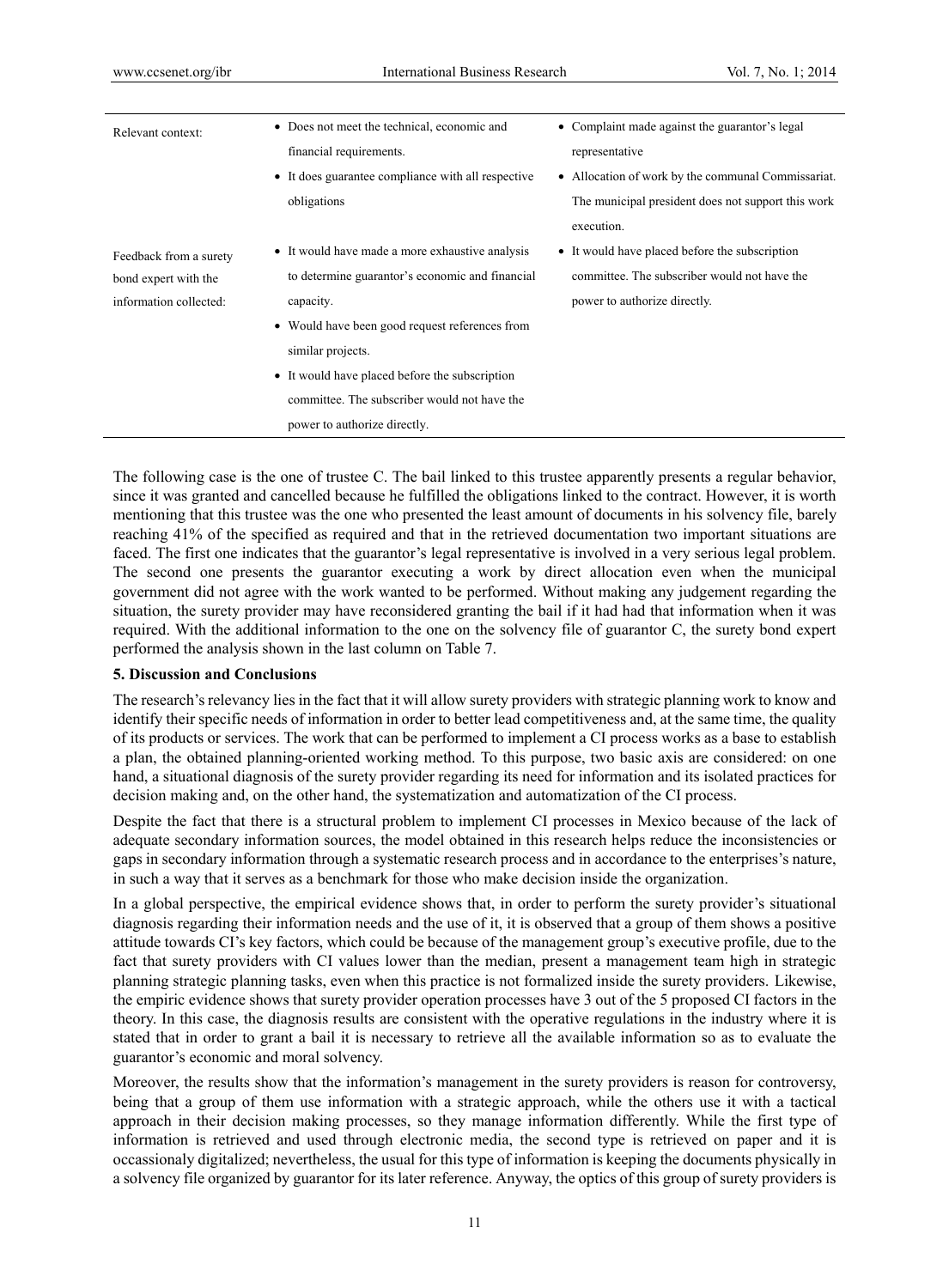the same, according to the evidence, the information is analyzed just once and with this, a credit line is defined which helps as top to grant bails. The information and the credit line are updated until the later is exceeded with a bail, nevertheless, with time, the information is not updated in a systemic manner; therefore, the credit line's objectivity can be compromised even when it is not exceeded by the bail number it supports. Likewise, each information's update is still done in physical documents, whereby there is no data repository that can respond to the surety provider's future information needs.

Regarding the concept tests, evidence was presented regarding the amount of information that can be found for a guarantor using the adequate search context and patterns to answer the SIQs. Not all the retrieved information was useful, nevertheless, that considered relevant for the surety provider helped to change the surety bond experts' analysis perspective either in favor of the guarantor's interests or, in some cases, against them. Therefore, the intelligence information did not define a precise course for the analyst, but it provided him with a scene that was hidden for him and when it emerged it provided enough information for the decision making.

This research's input for the surety bond industry presents two aristas. On one hand, a CI model is proposed to describe the best way to seek, retrieve, and analyze information to turn it into intelligence about different organizational levels. At a strategic level, the variables of the surety bond industry's competitive environment are valued, and at a competitive level, the competitive environment of the guarantors who request a bail is evaluated. On the other hand, the three essential components are established for its implementation in the organization: the process structure, made up of all the necessary actors and resources for its execution; the functions, aligned with the organizational goals and the process, and, last, the strategy, oriented in two fundamental moments of the process, such as planning and design, and the implementation of the identified actions for the competitive improvement as a consequence of the business intelligence.

#### *5.1 Limitations and Future Research Lines*

The results of this research should be considered in the light of its limitations. The model arises due to the analysis performed to the financial service industry, due to the fact that the access to information is crucial for a work of this character and Mexico, as a country, has structural deficiencies that restrict the CI practice. Future research documents may consider the possibility of making the model a more including one, in such a way that it could verify the degree of modification the model may go through by including companies that were not surety providers, but that belonged to the financial industry.

This research highly leaned on opinions from surety bond experts, by providing their judgements and valorations, from which subjectivity cannot be completely eliminated. Even yet, as results show, bails were granted when the information analysis may indicate the convenience of not granting them. En essence, the surety bond industry, object of the analysis of this research, can strongly lean on the person's subjectivity, which can go in detriment of the CI objectives. Future models must overcome this characteristic, in such a way that the decision making will mainly be based on the information analysis and not on the individual perception.

Finally, the context imposed limitations to this research, since the lack of information of other means was practically null, nevertheless, that same fact highlights the importance of the result obtained in this research. A comparative study of countries with similar characteristics to the ones of Mexico, may help identify the external agents that impact the practice of CI and, as a consequence, identify patterns that help overcome limitations or hindrances for this practice.

#### **References**

- Álvarez, A. (2005). Proyectos de inteligencia competitiva en Latinoamérica: Desafíos, oportunidades y posibles soluciones. *Revista Hispana de Inteligencia Competitiva, 16*, 20–23.
- Biere, M. (2011). *The new era of enterprise business intelligence: Using analytics to achieve a global competitive advantage.* Upper Saddle River, NJ: IBM Press.
- Broll, U., & Eckwert, B. (2008). The competitive firm under price uncertainty: the role of information and hedging. *Decisions in Economics and Finance, 31*(1), 1–11. http://dx.doi.org/10.1007/s10203-007-0074-8
- Burwell, H. P. (2000). *Online competitive intelligence: increase your profits using cyber-intelligence*. USA: Facts on Demand Press.
- Cates, J. E., Gill, S. S., & Zeituni, N. (2007). *Climbing the ladder of business intelligence.* Cupertino, CA: HappyAbout.info.
- Cyert, R. M., & March, J. G. (1992). *The behavioural theory of the firm.* Englewood Cliffs, NJ: Prentice Hall.
- Dimitri, C. R., & Rodríguez, S. A. (2005). *La planeación estratégica.* Santa Fe, Argentina: El Cid Editor.